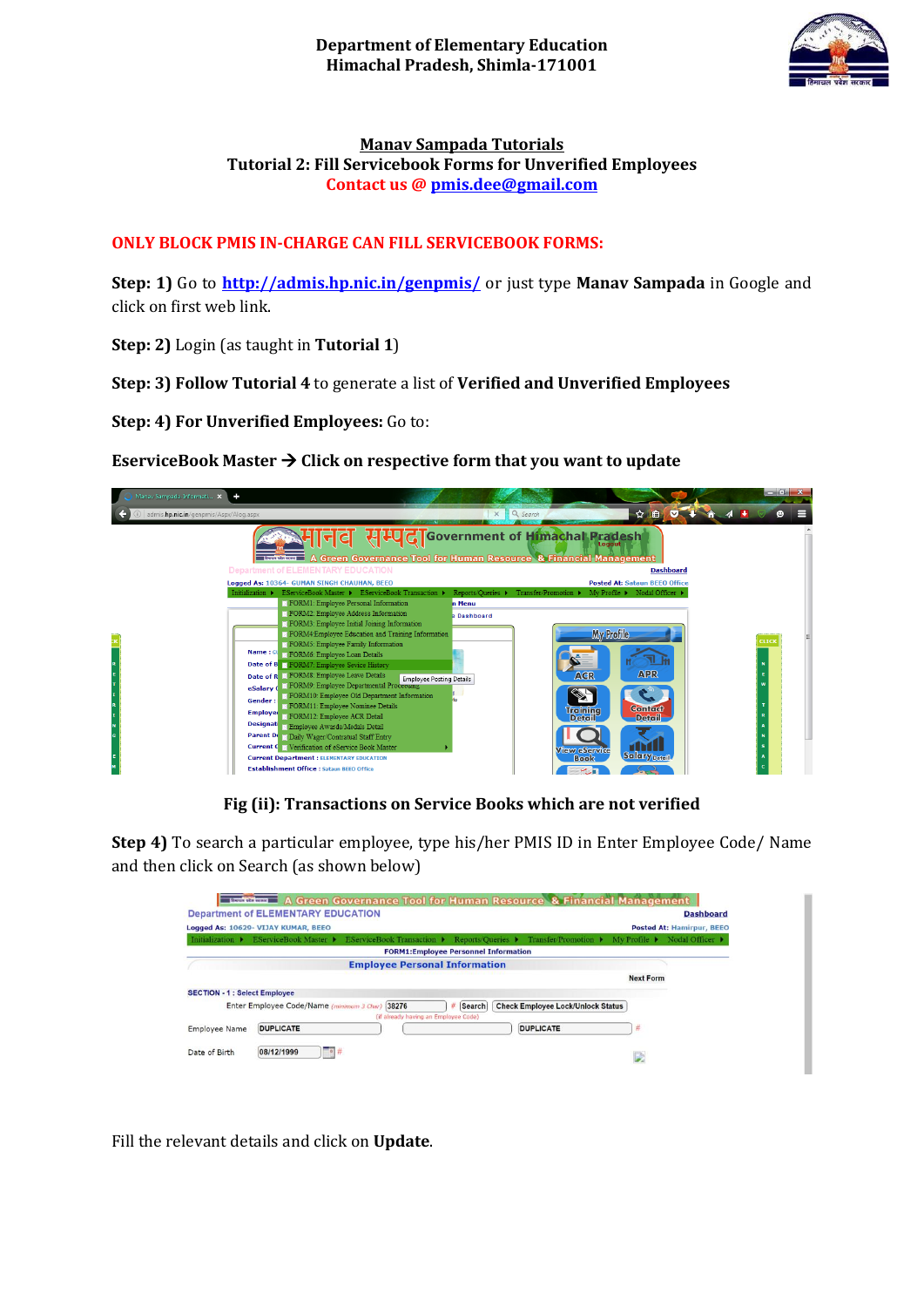

# **UPDATING FORM 7**

FORM 7 will be used for updating all major changes in employee service. For eg. Transfer, Promotion, Retirement, Expiry, Suspension, Reinstatement, etc.

**Step 1)** Open Form 7 as taught above. Select your entry type in **Section 2-a: Commonly Used Transaction.** You can even select on **Other to choose a detailed list of other transactions**

|                                                  | @ admis.hp.nic.in/genpmis/Aspx/perempserhist-new.aspx                                |                                                               | ◎ ☆ ◎ ♪                                     |
|--------------------------------------------------|--------------------------------------------------------------------------------------|---------------------------------------------------------------|---------------------------------------------|
|                                                  | Mews Breaking M Gmail-FL M GMAIL- Personal                                           | Google Keep & Newspaper E Google Sheets TResearch - Lore Vand | 000 Himachal- Prashar >><br>Other bookmarks |
|                                                  |                                                                                      |                                                               |                                             |
|                                                  |                                                                                      |                                                               |                                             |
|                                                  |                                                                                      |                                                               |                                             |
|                                                  |                                                                                      |                                                               |                                             |
| <b>SECTION - 2a : Add/Update Service Details</b> |                                                                                      |                                                               |                                             |
| <b>Commanly Used Transactions</b>                |                                                                                      |                                                               |                                             |
| Join At Transfer To                              | Relieve From<br>Promotion                                                            | Annual Increment<br>© Other(Choose to get list)               |                                             |
|                                                  |                                                                                      |                                                               |                                             |
| trans./Entry Type                                | -Select-                                                                             | #<br>Additional Charge                                        |                                             |
|                                                  | -Select-                                                                             |                                                               |                                             |
|                                                  | Service Posting>> Relieve from                                                       |                                                               |                                             |
|                                                  | Service Posting>> Placed as/Placement                                                | #                                                             |                                             |
| Department                                       | Service Posting>> Regularised at                                                     |                                                               |                                             |
|                                                  | Service Posting>> Upgradation                                                        |                                                               |                                             |
| District                                         | Service Posting>> ACPS-Assured Carr. Prog. Sch.                                      | #                                                             |                                             |
|                                                  | Service Posting>> Fresh Appointment                                                  |                                                               |                                             |
|                                                  | Service Closing>> Contract Termination<br>Service Posting>> Modify of Posting Orders |                                                               |                                             |
| Office Level                                     | Service Posting>> Reinstatement                                                      |                                                               |                                             |
| Office Name                                      | Service Posting>> Secondment                                                         | $-14$                                                         |                                             |
|                                                  | Service Closing>> Termination Under Temp. Services                                   |                                                               |                                             |
| To Which Post                                    | Service Closing>> Removal From Services                                              | -SELECT-<br>nch                                               |                                             |
|                                                  | Service Closing>> Dismissal From Services                                            | Entry                                                         |                                             |
| Order Number                                     | Service Posting>> Modify to                                                          | # (DDMMYYYY)<br>ate                                           |                                             |
| Remark (if any)                                  | Service Posting>> Deputation to                                                      |                                                               |                                             |
|                                                  | Service Posting>> Re-version at                                                      |                                                               |                                             |
|                                                  | Service Posting>> Study to (Study Leave)                                             |                                                               |                                             |
|                                                  | Service Closing>> Suspension at                                                      |                                                               |                                             |
|                                                  | Service Closing>> Terminate                                                          |                                                               |                                             |
| <b>SECTION - 2b : Other Details</b>              |                                                                                      |                                                               |                                             |
| Cadre                                            | $7 - 74$<br>-SELECT-                                                                 | $-1#$<br>Class -SELECT-                                       |                                             |
| Pay Scale                                        |                                                                                      | (Numeric oniv)<br><b>Basic Pay</b>                            |                                             |

- Select all the fields marked with  $#$
- **Department**: Elementary
- Remember **Office Level** is the Current Posting Office, i.e. Primary/Middle School in case of JBT,HT and CHT
- **Office Name:** School Name
- **To which Post:** Designation
- **Order Number:** The order number against which the entry is being made
- **Trans/Entry Date:** The date on which this entry was implemented. REMEMBER: the format for date is DD/MM/YYYY
- **Cadre:** School Cadre
- **Class:** Class III (in case of JBT,HT and CHT)

And then click on **Save**

**Step 2)** Fill all the details which are required in the form. **Remember, fields marked as # are mandatory.**